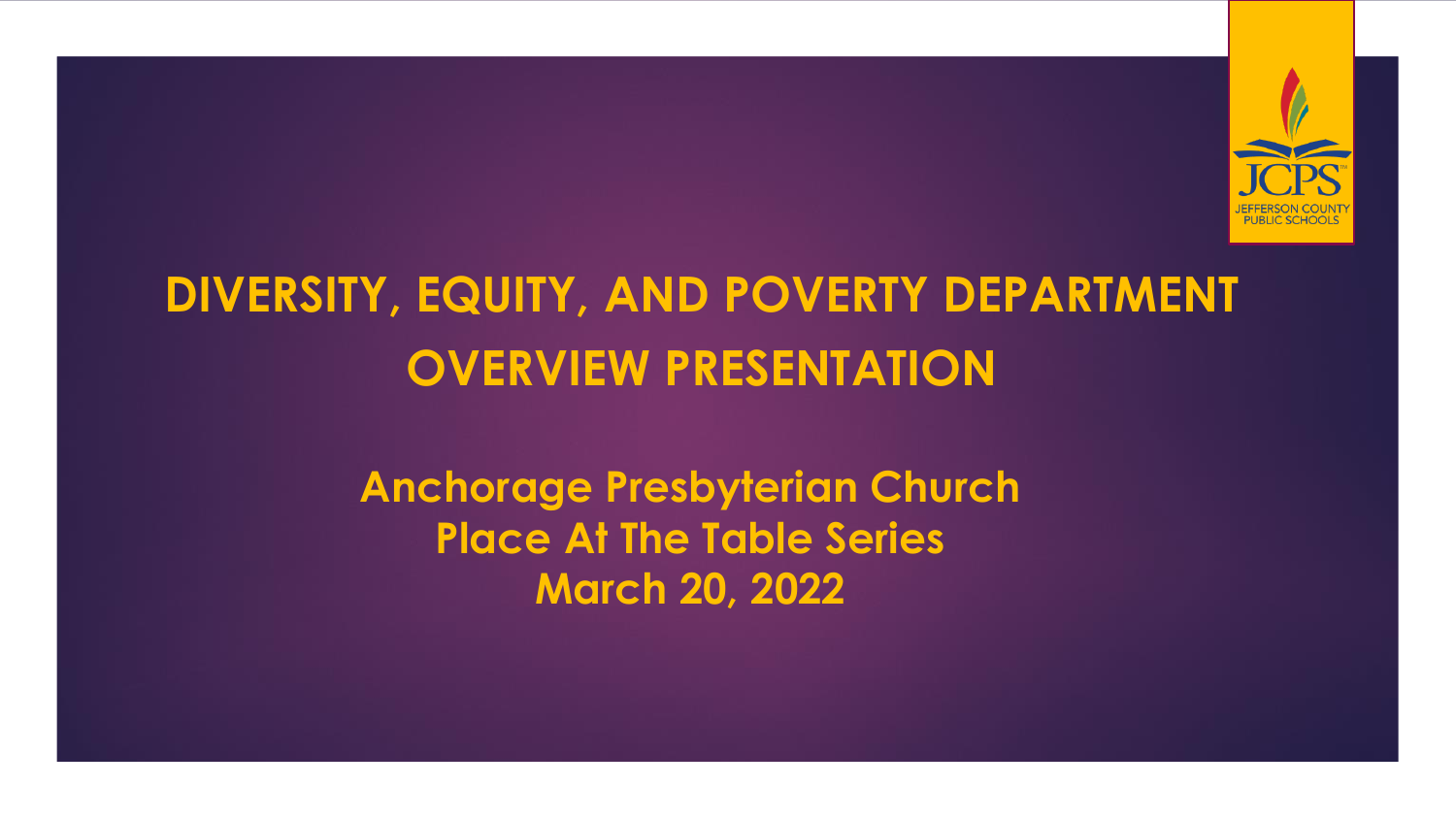**Racial Equity Policy – Voted by JCBE May 2018**

- Central Office Commitment
- Programmatic Access
- School Culture and Climate
- Staffing Diversity
- Curriculum and Instruction

\*Advisory Council for Racial Equity (ACRE)- Members include Community Civic Leaders, JCPS Staff, and student

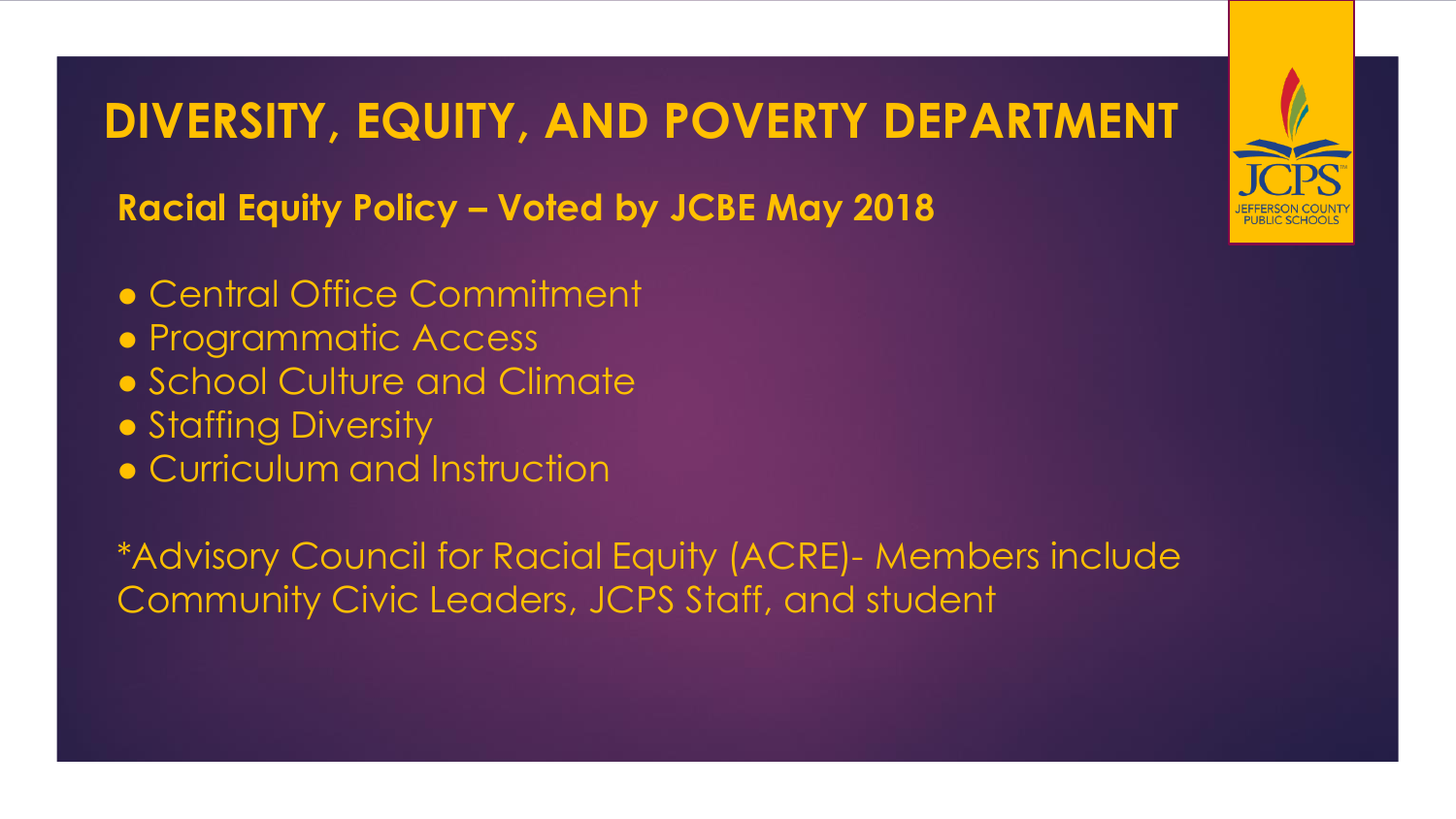- **\* Dr. Marty Pollio, Superintendent**
- **\* Dr. John Marshall, Chief Equity Officer**

The Diversity, Equity, and Poverty (DEP) Department is unapologetically committed to ensuring racial equity in Jefferson County Public Schools (JCPS), multicultural education, training, and affirms diversity in a pluralistic environment.

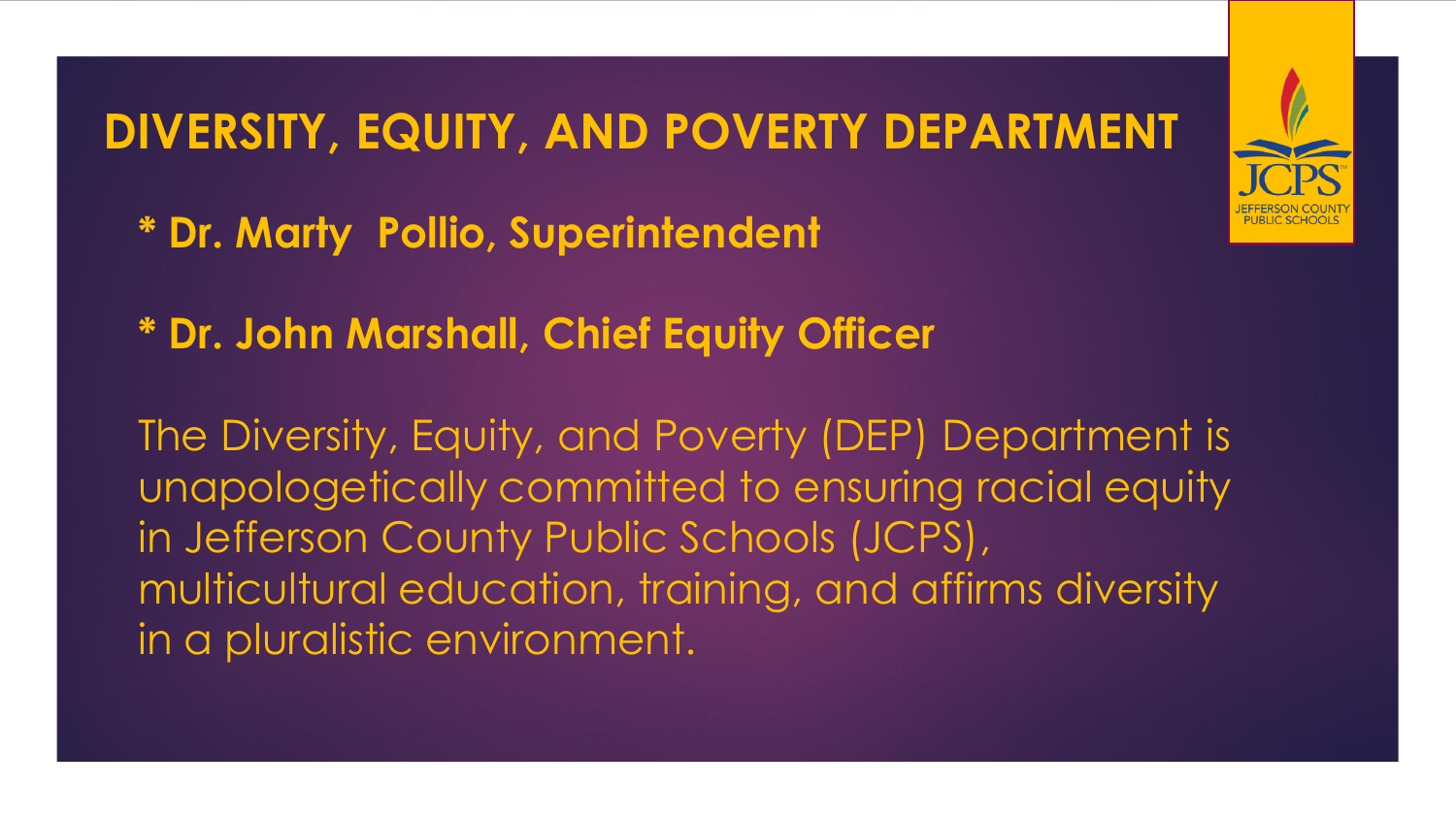**Supplier Diversity- Minority & Women Owned Business** 

- \* Doing Business with JCPS
- \* Construction Projects 15% MBE, 10% WBE
- \* Monitoring and tracking projects
- \* Enhancing the practices in of JCPS
- \* Partnership with the 7PM Group for Supplier Diversity Solutions

#### **DORMS Conference**

- \* Workshops for potential first generation college scholarships
- \* Workshops for parents
- \* \$8,000 in scholarship for students that meet the criteria

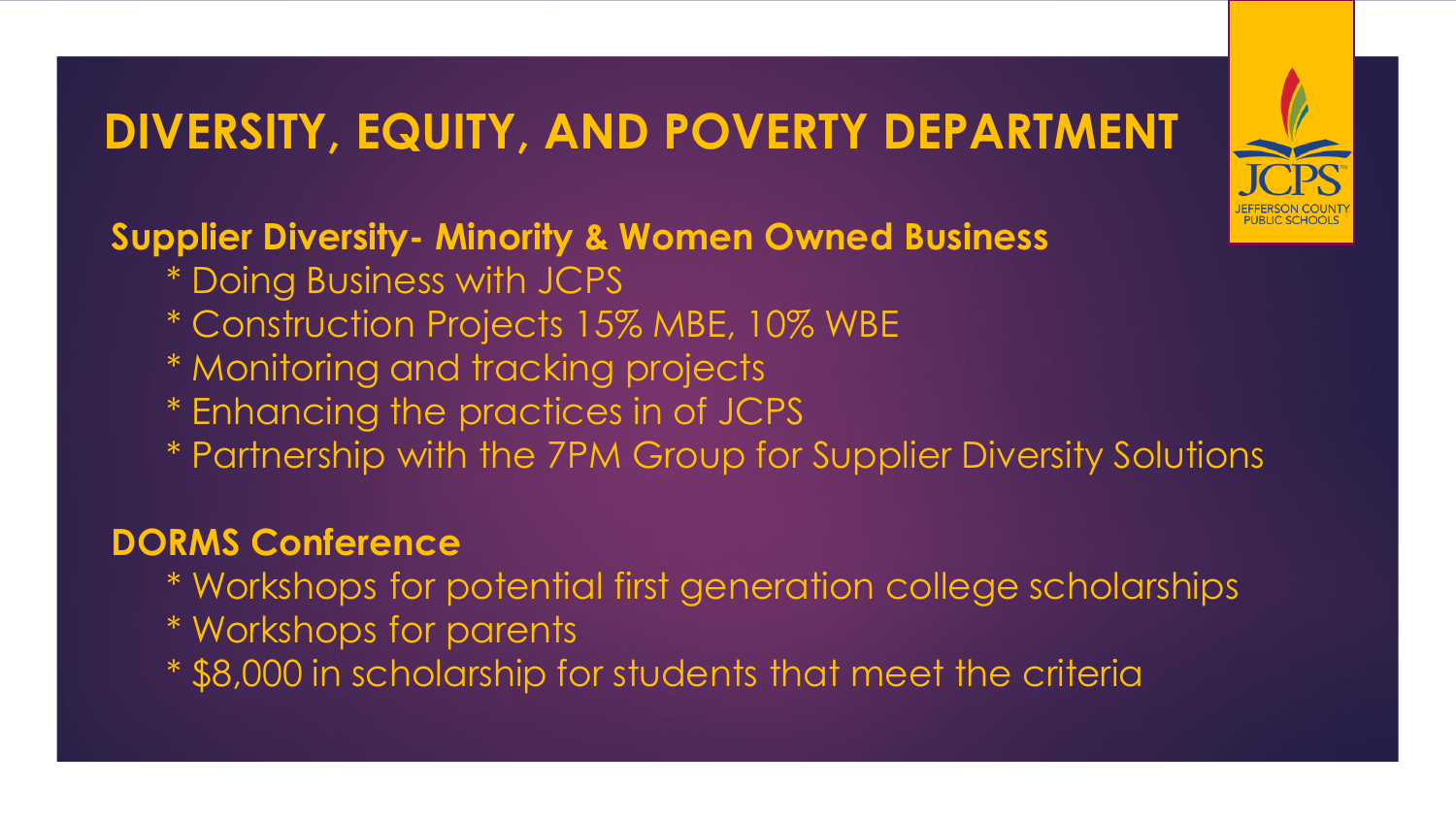- **Louisville Teacher Residency Program**
- **Employee Resource Groups**
- **School-Based Decision Making**
- **Team of Teacher for Equity (T.O.T.E.)**
- **Satellite Offices**
- **Girls on the R.I.S.E. (Revolutionizing Interpretations through Self Expression)**

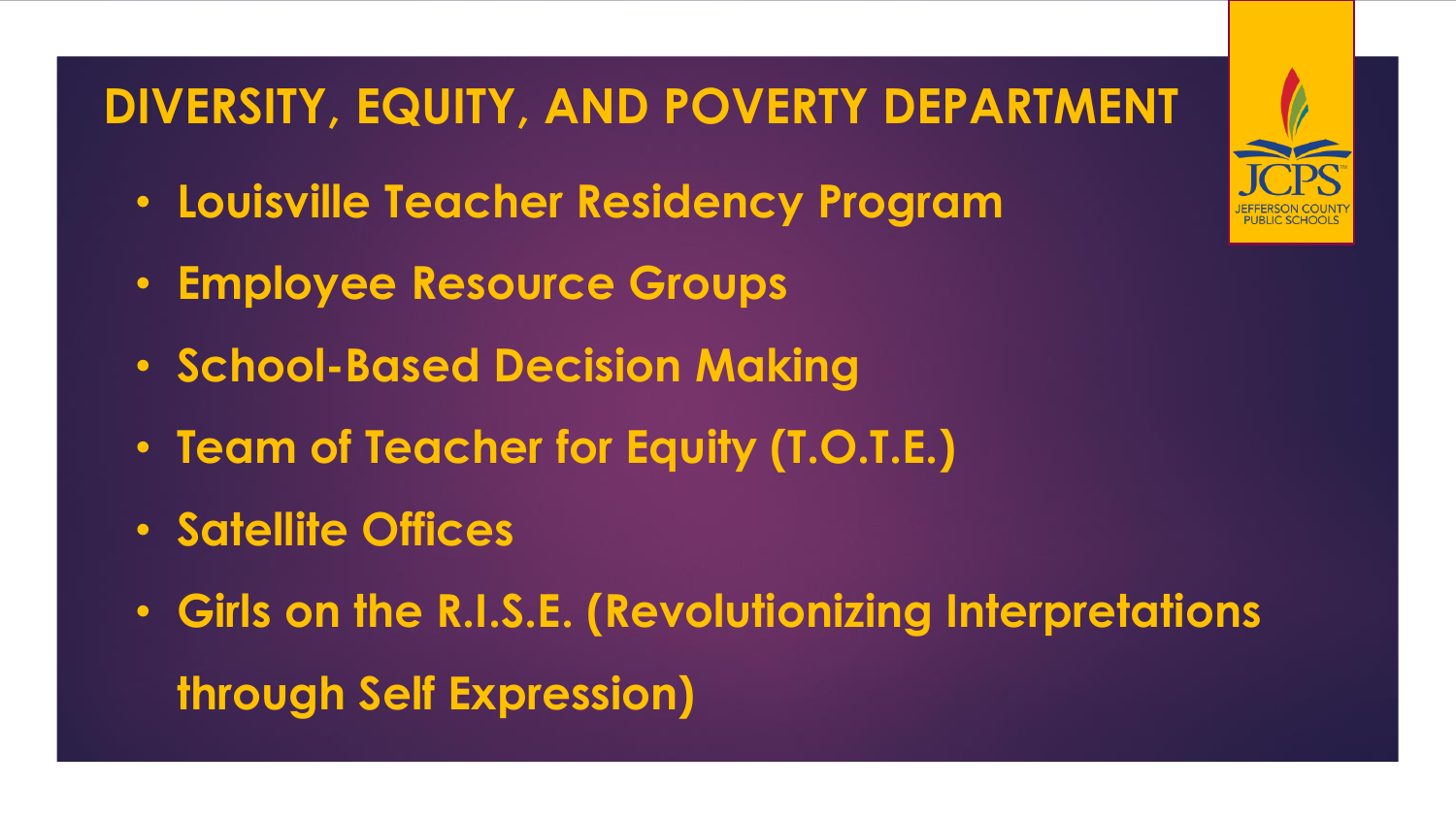- **NAACP Community Forum**
- **Racism Hotline**
- **"Literacy &" Programs**
- **Access and Opportunity (Support our Houseless students and family)**
- **Black Student Unions**
- **Speaker Series**

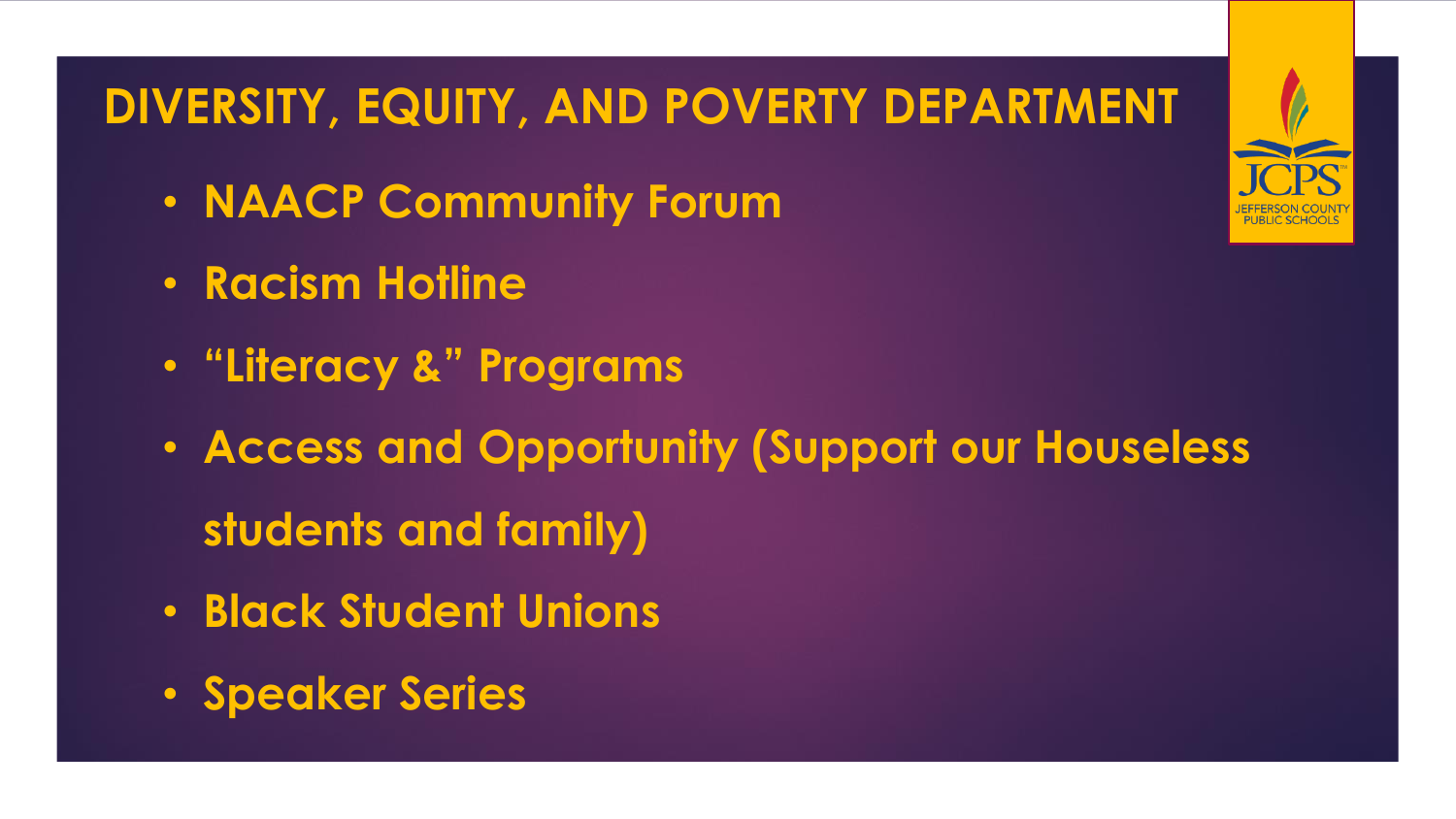- **Equity Institute**
- **Diversity Hiring**
- **Clothing Assistance Program**
- **Educators of Color Celebration**
- **Justice Now**
- **Diversity Hiring**
- **Envision Equity Monthly Publication**